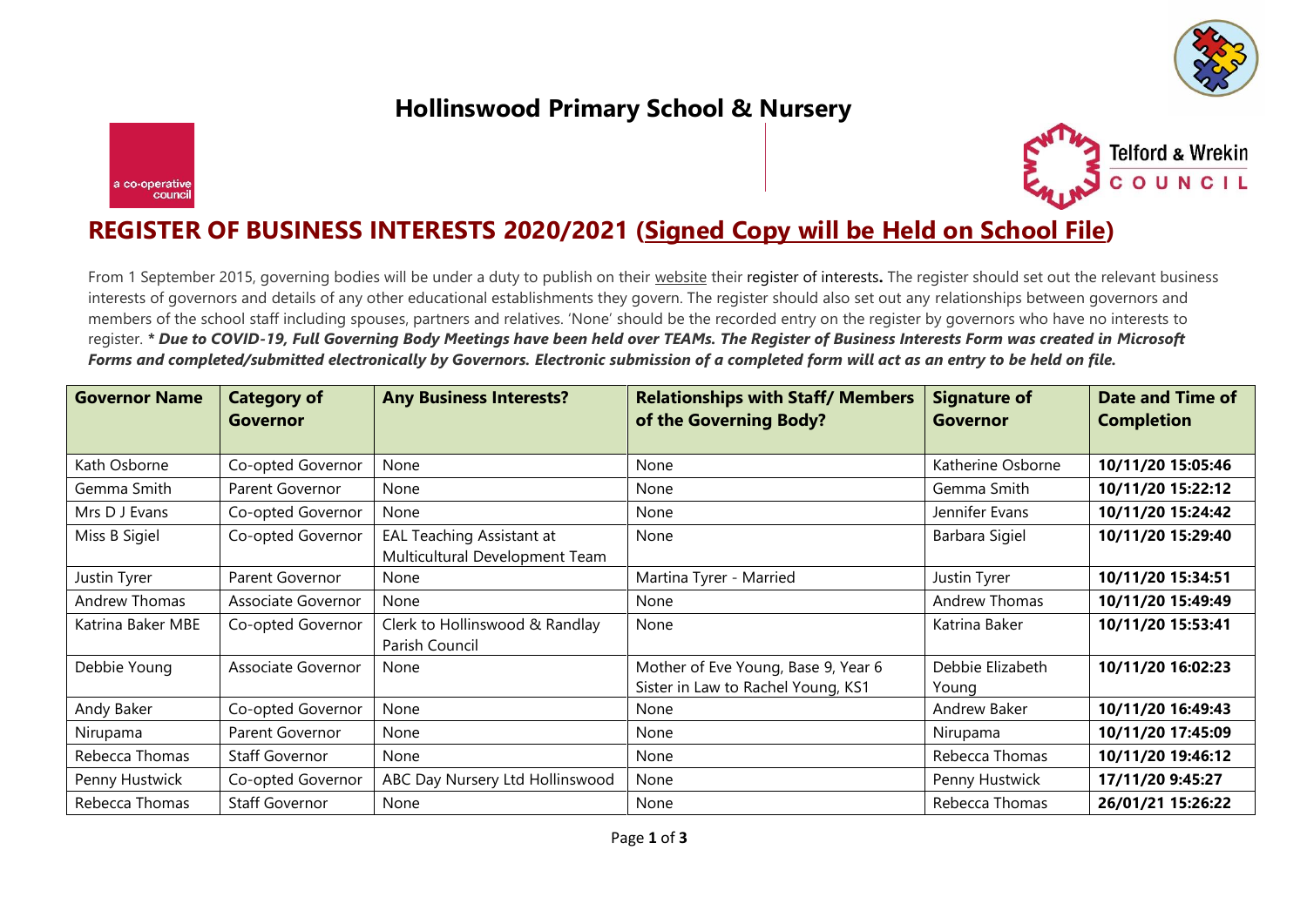

## **Hollinswood Primary School & Nursery**

| <b>Governor Name</b> | <b>Category of</b><br>Governor | <b>Any Business Interests?</b>                                   | <b>Relationships with Staff/ Members</b><br>of the Governing Body? | <b>Signature of</b><br>Governor     | <b>Date and Time of</b><br><b>Completion</b> |
|----------------------|--------------------------------|------------------------------------------------------------------|--------------------------------------------------------------------|-------------------------------------|----------------------------------------------|
| Debbie Young         | Associate Governor             | None                                                             | Sister-in-Law to Rachel Young, TA in KS1                           | Debbie Elizabeth<br>Young           | 01/03/21 22:42:30                            |
| Katrina Baker        | Co-opted Governor              | Clerk to Hollinswood & Randlay<br>Parish Council                 | None                                                               | Katrina Mary Baker<br><b>MBE</b>    | 02/03/21 5:48:56                             |
| Andy Baker           | Co-opted Governor              | None                                                             | None                                                               | Andrew Baker                        | 02/03/21 7:26:22                             |
| Kath Osborne         | Co-opted Governor              | None                                                             | None                                                               | Katherine Osborne                   | 02/03/21 9:08:25                             |
| Basia Sigiel         | Co-opted Governor              | <b>EAL Teaching Assistant,</b><br>Multicultural Development Team | None                                                               | <b>Basia Sigiel</b>                 | 02/03/21 10:03:23                            |
| Glenn Atkinson       | Headteacher                    | None                                                             | Father of daughter who is a teacher in<br>our nursery.             | Glenn Atkinson                      | 02/03/21 10:27:13                            |
| Andrew Thomas        | Associate Governor             | None                                                             | None                                                               | Andrew Thomas                       | 02/03/21 10:42:15                            |
| Penny Hustwick       | Co-opted Governor              | <b>ABC Day Nursery</b>                                           | None                                                               | Penny Hustwick                      | 02/03/21 14:37:45                            |
| Jennifer Evans       | Co-opted Governor              | None                                                             | None                                                               | Jennifer Doris Evans                | 02/03/21 15:30:26                            |
| Lyndsey Howells      | Parent Governor                | None                                                             | None                                                               | Lyndsey Ann Marie<br><b>Howells</b> | 02/03/21 15:35:11                            |
| Gemma Smith          | Parent Governor                | None                                                             | None                                                               | Gemma Smith                         | 02/03/21 15:37:52                            |
| Justin Tyrer         | Parent Governor                | None                                                             | Martina Tyrer - Married                                            | Justin Tyrer                        | 02/03/21 15:57:38                            |
| Rebecca Thomas       | <b>Staff Governor</b>          | None                                                             | None                                                               | Rebecca Thomas                      | 02/03/21 17:11:08                            |
| Nirupama             | Parent Governor                | None                                                             | None                                                               | Nirupama                            | 02/03/21 17:14:51                            |